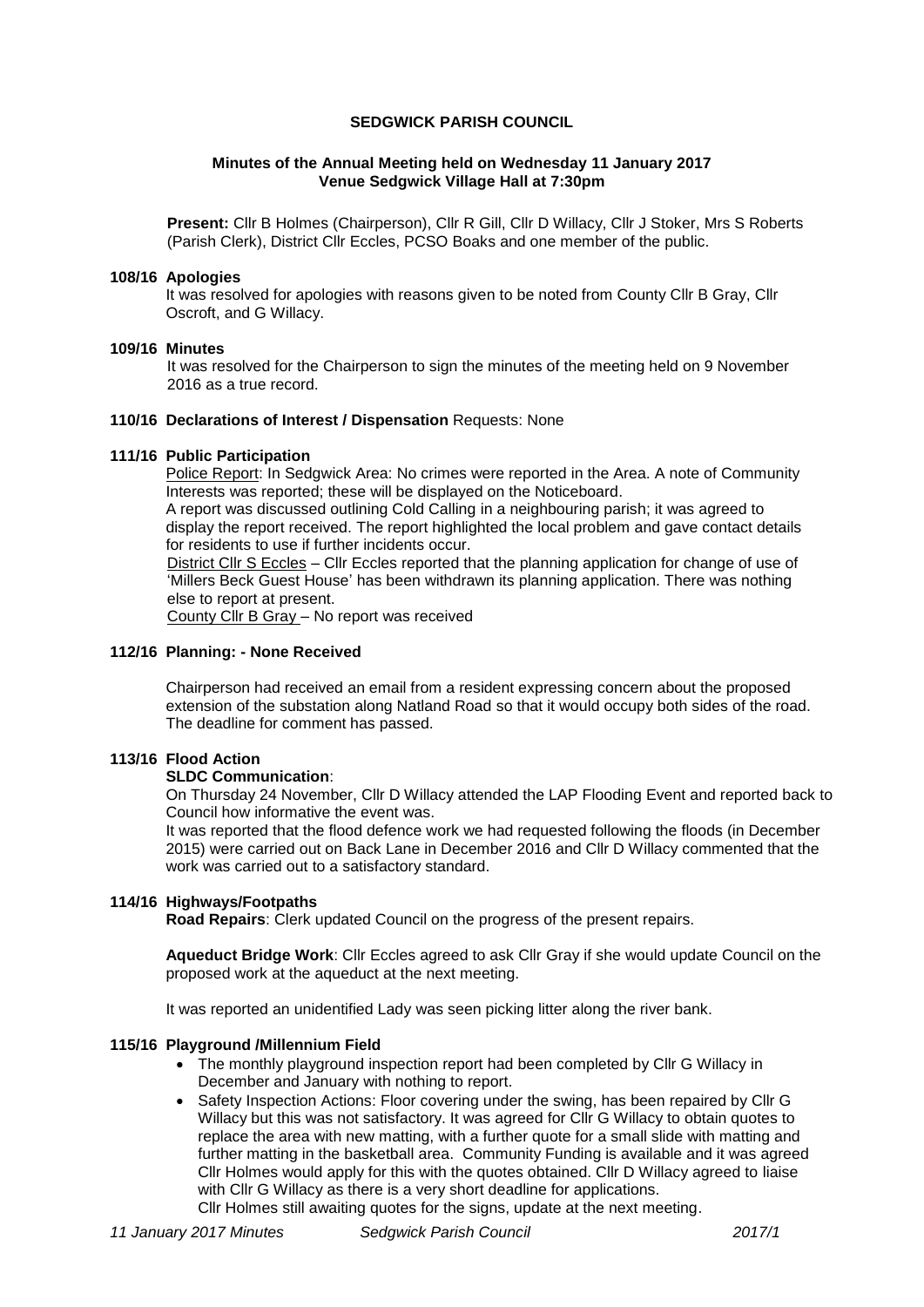# **116/16 Canal**

1) Cllr D Willacy reported 2/3 of the work had been completed; further work would be dependant on the weather but hopefully to be finished in a few days. Cllr D Willacy would contact Council to arrange a site visit. A full progress report would be made at the next meeting. It had been reported that a length of the stone wall near Stokers Seat had deteriorated; Councillors would investigate and report back at the next meeting. Chairperson would take photos of the canal project as required for the grant given along with the billing receipts.

# **117/16 Sedgwick Village Hall**

- Mr J Goodland is the New Chairman of Sedgwick Village Hall who reported he had previously been Chairman and had taken up post again. He thanked Cllr D Willacy for all his hard work and it was agreed Cllr Willacy would advise if need be. The Village Hall was in a good state of repair and decoration. A fire inspection was due shortly.
- Broadband and a phone line have been fitted at the Village Hall as part of our transparency funding initiative but the internet is still not working. Council has received a credit note for the service to offset bills we have been charged in error. The clerk will report this to BT and update Mr Goodland.

## **118/16 Councillors Funding for the Village Requirements**

Councillors agreed to source funding for the Millennium Field Maintenance and purchase of a slide from the Community Fund, Later in the year it may be possible to apply for further funding for the Canal Project part 2, should it go ahead and for further transparency funding.

## **119/16 Budget Meeting: Set Precept for 2017/18**

It was agreed by Council to set the precept with the same 1.8% as SLDC; this would mean a charge from £50.28 will increase to £51.67 to each household raising the precept to £9,742.89.

# **120/16 Finance**

- a) It was noted the bank statement as of 30 November, was £17,492.90
- b) Receipt: 11 November SLDC Cllr Eccles Funding £250.00
- c) Payments: None
- d) Payments submitted October 2016 and approved have cleared the bank statement and signed off by Chairperson.
- e) Parish Clerk: The Pension Regulator has been informed of the registration and exemption.
- f) Chairperson agreed to contact Bank to open a savings account to run alongside the current account and transfer £10,000.
- **121/16 Emergency Plan:** Council all agreed this was required for the Village and training was available in February by the CVS, Cllr Holmes, Cllr Stoker and the Parish Clerk would attend the training session, to report back at the March meeting

### **122/16 Correspondence:**

# **Parish Council Engagement with the NWCCP Project**:

**C**orrespondences emailed to Cllrs, was discussed and noted.

**Draft Development Management Policies DPD Consultation:** received, noted and it was agreed any advice or update particularly regarding changes that might affect the canal would be reported by District Cllr Eccles or County Cllr Gray.

### **SLDC Parish Remuneration Panel Report:** received and noted.

**Development and Training for 2017:** received and discussed, it was agreed if any Cllrs wish to attend any training programmes they would contact the Parish Clerk.